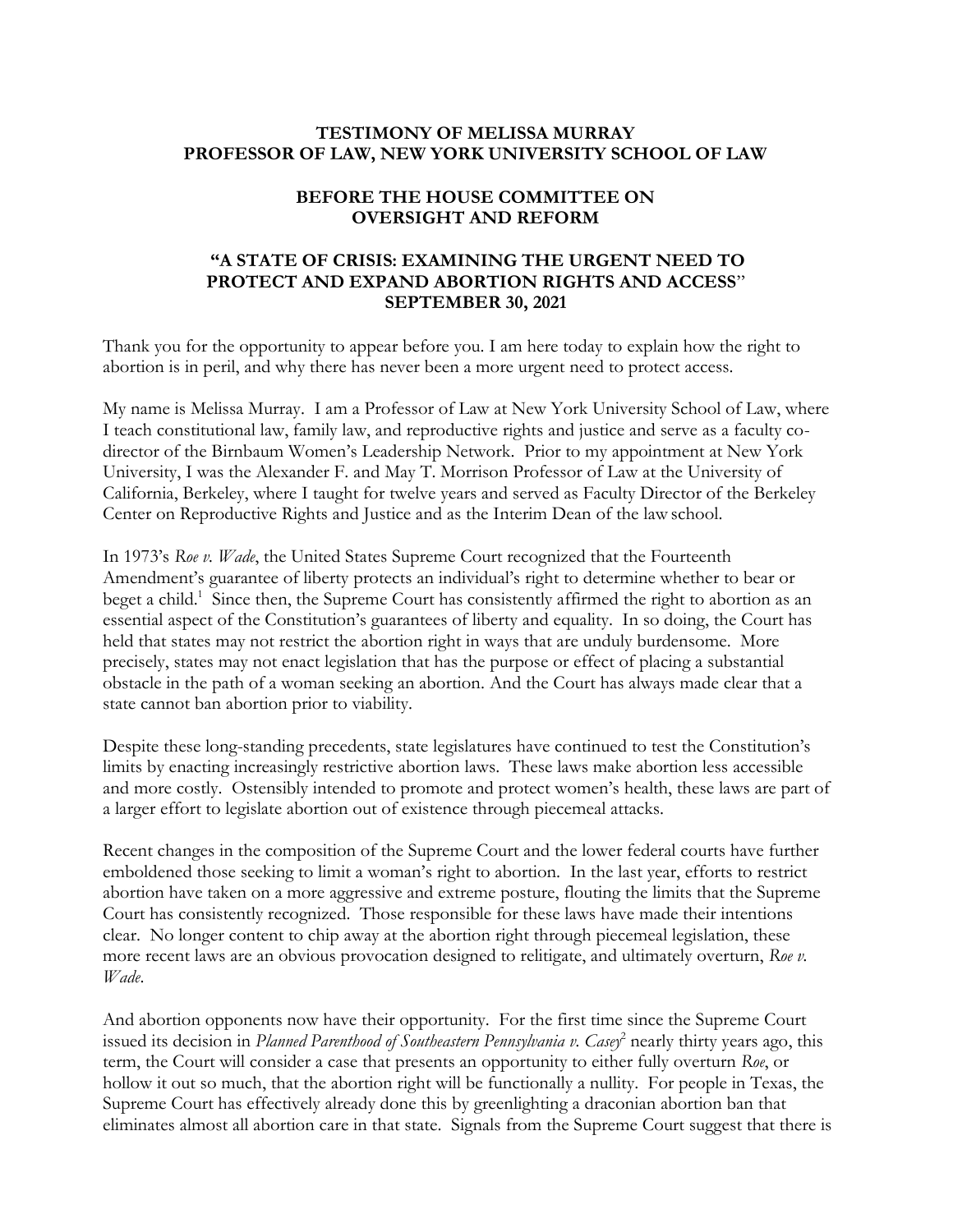a majority of Justices who are willing and eager to decimate the constitutional right to abortion. Their actions are already hurting so many in Texas, and I fear what is yet to come. Individuals who already face barriers to health care and economic security, including communities of color, rural families, and LGBTQ individuals, have been and will be particularly impacted. I urge this Committee to keep these communities in mind as you consider ways to support and protect the constitutional right to abortion.

## **I. The Constitution's Protection of Personal Liberty, Including Access to Contraception and the Right to Abortion, is Central to Individual Dignity and Equality and to Other Important Rights.**

The Fourteenth Amendment guarantees all of us liberty and equality. These guarantees cannot exist without recognition of the dignity afforded every member of society as an autonomous individual. For that reason, the Constitution protects an individual's right to make certain personal decisions about intimacy, marriage, and procreation.

The Supreme Court has specifically recognized that an individual has the right to make her own decision about whether to have an abortion.<sup>3</sup> Indeed, according to the Court "[f]ew decisions are more personal and intimate, more properly private, or more basic to individual dignity and autonomy than a woman's decision  $\dots$  whether to end her pregnancy."<sup>4</sup> The exercise of this right without undue hindrance from the State is essential to dignity as an individual and status as an equal citizen.

Reproductive autonomy is rooted in the deeply personal nature of decisions about bearing children and expanding a family. However, the decision of "whether to bear or beget a child" has ramifications beyond the home and family. As the Court has recognized, women's ability "to participate equally in the economic and social life of the Nation has been facilitated by their ability to control their reproductive lives."<sup>5</sup>

The Supreme Court's decision in *Roe v. Wade*, recognizing the right to abortion, does not stand on its own; it is part of a long line of cases that recognize the constitutional right to privacy and liberty, including personal decisions essential to an individual's autonomy. These decisions include the right to contraception—first recognized in *Griswold v. Connecticut* (1965)<sup>6</sup>—and the right to procreate—first recognized in *Skinner v. Oklahoma* (1942). <sup>7</sup> The Court relied on these core precedents in deciding *Roe v. Wade* (1973), and in *Carey v. Population Services* (1977), 8 it relied on *Roe* in turn for its central holding that "the Constitution protects individual decisions in matters of childbearing from unjustified intrusion by the State."<sup>9</sup>

Critically, the right to personal liberty is not limited to reproductive rights. It includes the right to marry, first recognized in *Loving v. Virginia* (1967), <sup>10</sup> and reaffirmed in 2015 in *Obergefell v. Hodges* (2015).<sup>11</sup> It includes the right of parents to direct the upbringing of their children, first recognized in two 1920s cases *Meyer v. Nebraska* (1923)<sup>12</sup> and *Pierce v. Society of Sisters* (1925).<sup>13</sup> It includes the right to maintain family relationships, including relationships that go beyond the traditional nuclear family.<sup>14</sup> And *Roe* has also influenced the Supreme Court's decision to recognize the right to form intimate relationships,<sup>15</sup> and the right to personal control of medical treatment.<sup>16</sup>

*Roe* is inextricably bound to this constellation of privacy and personal liberty rights. If *Roe* is dismantled or otherwise eroded, these other rights are threatened, too.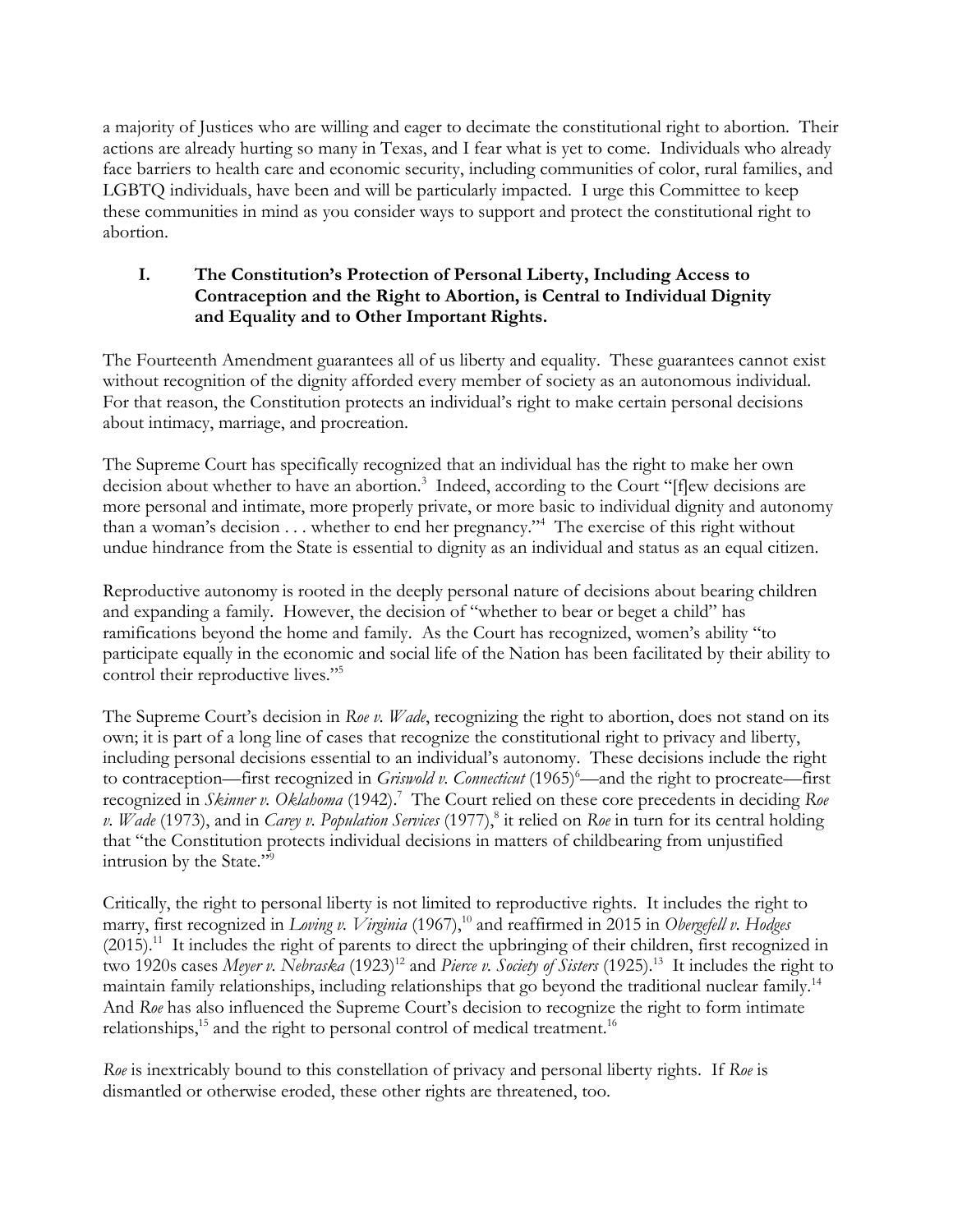# **II. The United States Supreme Court Has Consistently Upheld and Protected the Right Recognized in Roe v. Wade**

For nearly 50 years, the U.S. Supreme Court has upheld the core principles of *Roe v. Wade*, in case after case. Over that time, the right to abortion has faced numerous threats, and the Court has allowed states to impose some restrictions on the right. But it has never strayed from its core holding that the individual has the right to decide whether to continue a pregnancy before viability.

In *Roe*, the Supreme Court held that the constitutional right to privacy includes the right to decide whether to have an abortion.<sup>17</sup> The Court made clear that the right to privacy is "fundamental," meaning that governmental attempts to interfere with the right are subject to strict scrutiny.<sup>18</sup> To withstand strict scrutiny, the government must show that its law or policy is necessary to achieve a compelling interest. The law or policy must also be narrowly tailored to achieve the interest and must be the least restrictive means for doing so.<sup>19</sup>

The Court identified those state interests as protecting women's health and protecting the "potentiality" of life.<sup>20</sup> The Court developed a trimester framework to balance the individual's right to abortion against these governmental interests: during the first trimester, the decision must be left completely to the individual and her doctor; during the second trimester, a state could only regulate abortion if necessary to protect a woman's health; in the third trimester, generally after fetal viability, a government could regulate and even ban abortion to further its interest in the potentiality of life, but it must safeguard the patient's life and health.<sup>21</sup>

In the years after *Roe*, the Court struck down most attempts to restrict the right to decide whether to have an abortion,<sup>22</sup> facilitating a woman's ability to control her reproduction, her health, and indeed the course of her life itself.

However, the Court's 1992 ruling in *Planned Parenthood of Southeastern Pennsylvania v. Casey* gave momentum to the strategy of chipping away at the constitutional right to abortion. In *Casey*, the Court was given the opportunity to overturn *Roe*. It declined to do so. Instead, the Court expressly reaffirmed *Roe*'s "essential holding"<sup>23</sup> that the Due Process Clause's guarantee that no individual shall be deprived of "liberty" applies to the decision of whether or not to have an abortion before viability.<sup>24</sup> Although it retained *Roe*'s essential holding, the *Casey* Court announced a new standard of review for abortion restrictions (other than pre-viability bans, which are per se unconstitutional). Instead of "strict scrutiny," the most rigorous standard of review, post-*Casey*, courts must review abortion restrictions under the "undue burden" standard.<sup>25</sup> On this account, states may regulate abortion so long as the regulation does not have the purpose or effect of imposing a substantial obstacle in the path of a person seeking to terminate a pregnancy. Additionally, the *Casey* Court abandoned the trimester framework, and instead adopted the viability framework and gave more weight to the government's interest in protecting "potential life."

After *Casey*, many state legislatures passed burdensome new restrictions on abortion intended to shame, pressure, and punish women who have decided to have an abortion. The stated intent of these laws was to promote potential life and ensure women's health, but the practical impact was to make it more difficult to obtain an abortion. 26

In 2016, the Court addressed these efforts to make abortion care less accessible, by invalidating some of the most restrictive abortion regulations in *Whole Woman's Health v. Hellerstedt*. In that case, the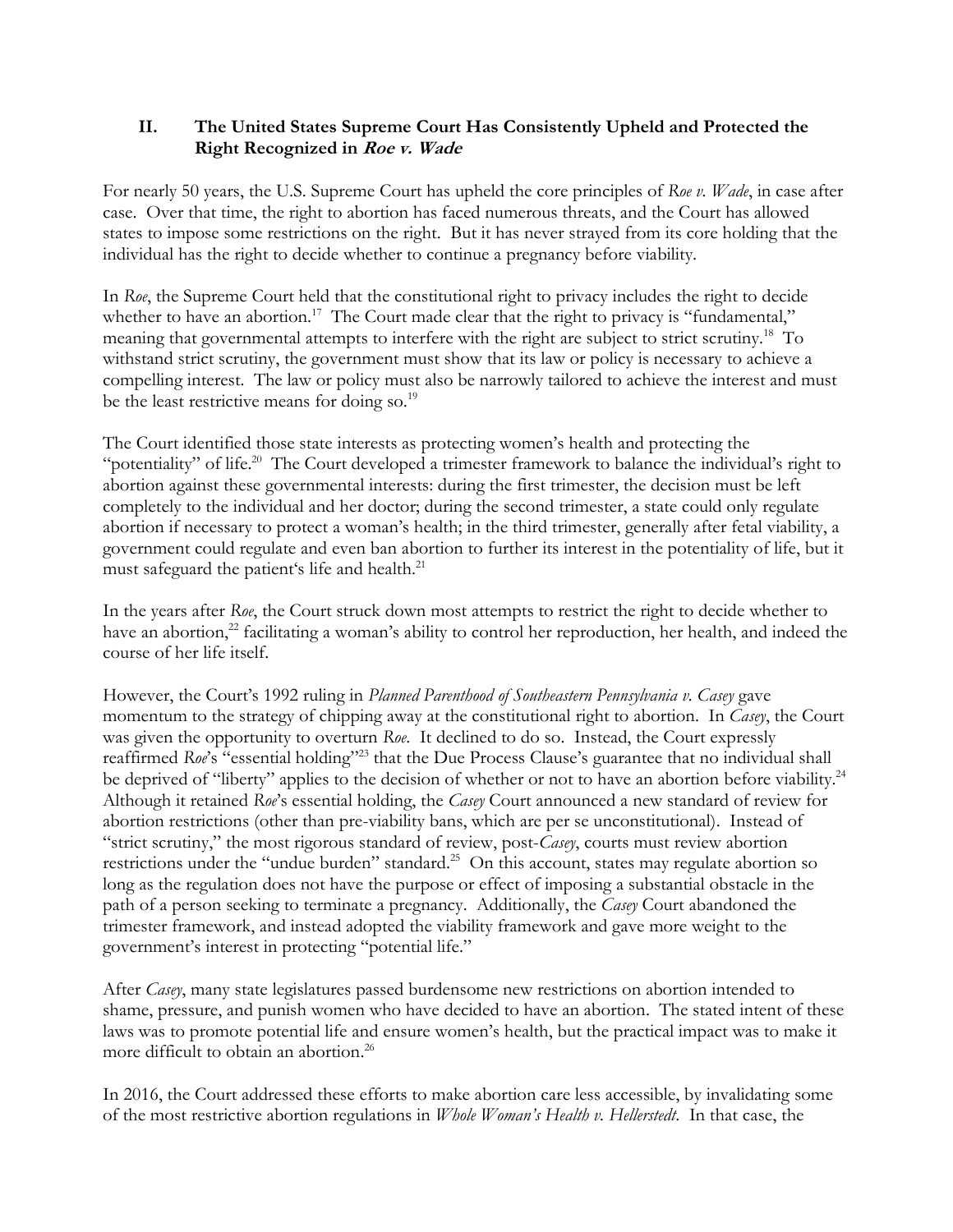Court issued a 5-3 ruling, holding that a Texas law that created medically unnecessary, burdensome facility and staffing restrictions was an unconstitutional undue burden.<sup>27</sup> The Court once again made clear that the Constitution guarantees each individual the liberty and autonomy to decide whether to continue a pregnancy before viability, and, for that right to have any meaning, that individual must have access to abortion in practice.<sup>28</sup>

In concluding that the challenged Texas laws violated the Constitution, the Court emphasized that when considering whether a law imposes an undue burden, courts must conduct a thorough examination of whether abortion restrictions deliver benefits that outweigh their real-world burdens, and that they must strike down restrictions that do not.<sup>29</sup> The Court also made clear that courts must consider not only one single law or regulation, but rather the cumulative burden imposed by the whole regulatory environment imposed by the state.<sup>30</sup> Although only one of the challenged laws had gone into effect in Texas while the litigation was pending, that single law had the effect of shuttering 54% of Texas facilities—reducing the number of clinics from 41 licensed facilities to 19.<sup>31</sup> A study by the Texas Policy Evaluation Project showed the clinic closures caused the average one-way distance to the nearest abortion provider to increase, and for 44% of this group, the new distance exceeded 50 miles.<sup>32</sup> As the Court noted, the restrictions posed an undue burden because they had the effect of shuttering clinics, increasing wait times and travel distances, and imperiling women's health.<sup>33</sup>

Further, in invalidating the challenged restrictions, the Supreme Court majority specifically noted that the undue burden standard was not a permissive endorsement of the state's purported rationales.<sup>34</sup> Instead, reviewing courts were obliged to review the state's purported justifications and determine if the challenged restriction reflected appropriate measures to achieve these legislative ends.<sup>35</sup> In the case of the challenged Texas laws, the Court was emphatically clear that the state had failed to support its supposed "legitimate interest" in promoting women's health with any concrete evidence that the challenged laws served women's health. 36

This decisive rejection of medically unnecessary and unduly burdensome abortion laws in *Whole Woman's Health*, however, has not stopped state legislators from enacting such restrictions, even during a pandemic. 37 And the decision in *Whole Woman's Health* was quickly undermined just four years later in *June Medical Services v. Russo*, after changes in the Court's composition*.*

In 2018, just two years after *Whole Woman's Health*, the U.S. Court of Appeals for the Fifth Circuit defied the Court's decision and upheld a Louisiana restriction that was virtually identical to one of the unduly burdensome regulations invalidated in *Whole Woman's Health*. <sup>38</sup> In October 2019, the Supreme Court agreed to hear the case.<sup>39</sup>

Although the Court ultimately voted 5-4 to invalidate the challenged law, $40$  the Justices were fractured in their reasoning and in the guidance they provided to lower courts judging future abortion restrictions.<sup>41</sup> Indeed, one of the few points of agreement among all nine Justices was that principles of stare decisis dictated the outcome in the instant case.<sup>42</sup> It is perhaps unsurprising that all of the opinions in *June Medical Services* focused heavily on stare decisis and fidelity to precedent.<sup>43</sup>

On review of the Louisiana law, the Court considered whether the challenged admitting privileges law was an undue burden on the abortion right.<sup>44</sup> Writing for himself and Justices Ginsburg, Sotomayor, and Kagan, Justice Breyer, the author of *Whole Woman's Health*, applied "the constitutional standards set forth in our earlier abortion-related cases, and in particular in *Casey* and *Whole Woman's Health*." 45 Although Chief Justice Roberts joined in the Court's judgment invalidating the Louisiana admitting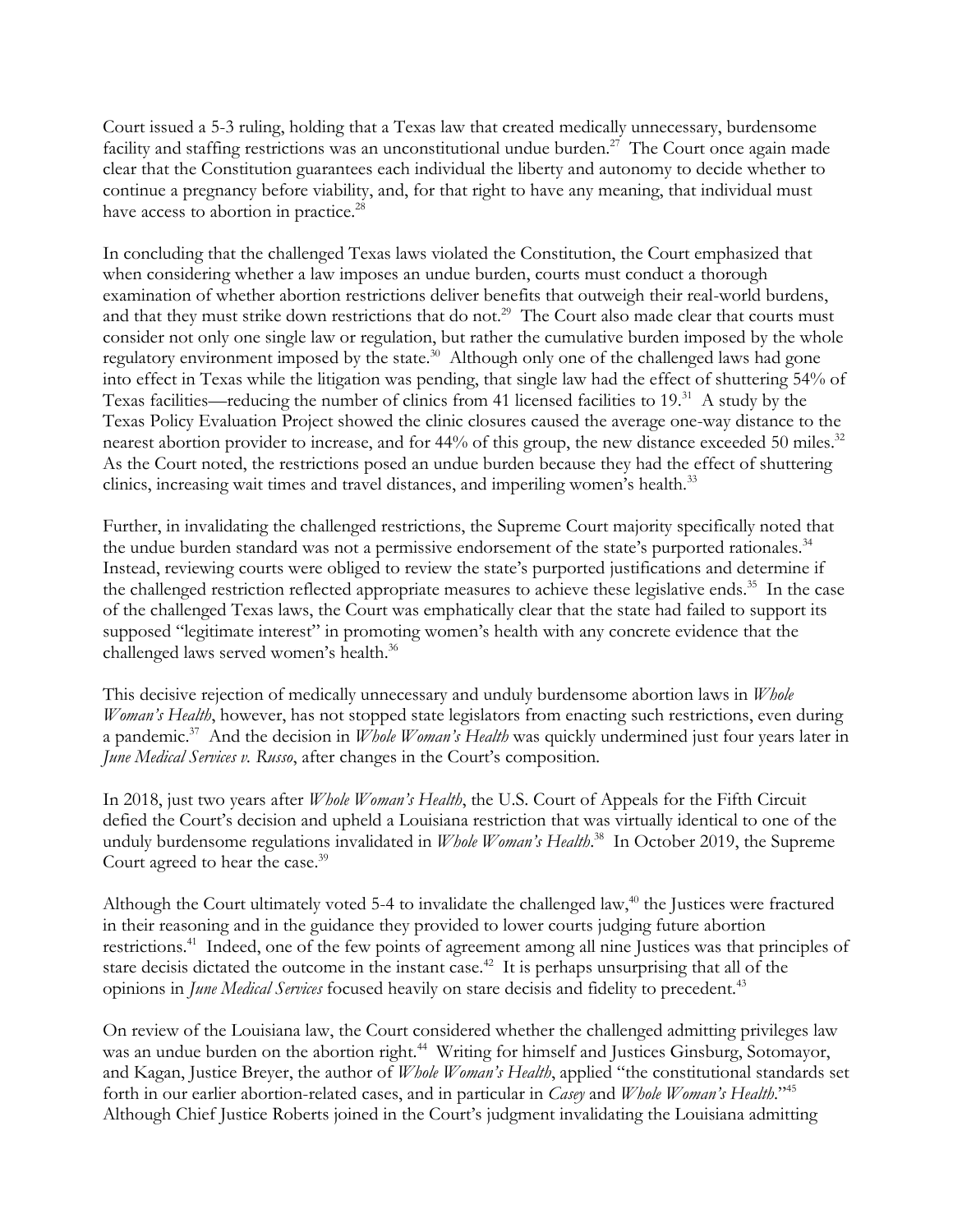privileges law, he did not join the plurality opinion, choosing instead to write separately.<sup>46</sup> And although he wrote only for himself, Chief Justice Roberts's concurrence has had an outsized impact. Indeed, Chief Justice Roberts's concurrence has already been adopted as the controlling opinion by some lower courts. 47

While Chief Justice Roberts joined in the judgment,<sup>48</sup> his concurrence was meaningfully different from the plurality opinion. Almost immediately, the Chief Justice made clear that, even as he joined the plurality to strike down the Louisiana law, he continued to harbor misgivings about abortion rights he specifically noted that he "joined the dissent in *Whole Woman's Health* and continue[d] to believe that the case was wrongly decided."<sup>49</sup> But despite his skepticism of abortion rights more generally, and *Whole Woman's Health* in particular, other values counseled in favor of invalidating the Louisiana law. As Chief Justice Roberts explained, "[t]he legal doctrine of stare decisis requires us, absent special circumstances, to treat like cases alike."<sup>50</sup> Because the Louisiana law imposed "as severe" a burden on abortion access as did the Texas law invalidated in *Whole Woman's Health*, the Chief Justice concluded that it "cannot stand under our precedents."<sup>51</sup>

On this point, the Chief Justice's antipathy for *Whole Woman's Health*—and the precariousness of his commitment to stare decisis—came into sharp focus. According to Chief Justice Roberts, although the majority in *Whole Woman's Health* "faithfully recit[ed]" *Casey's* substantial obstacle standard,<sup>52</sup> the decision to invalidate the Texas admitting privileges law also had, in his view, gone beyond *Casey* to "require[] that courts consider the burdens a law imposes on abortion access together with the benefits those laws confer."<sup>53</sup> But "[n]othing about *Casey* suggested that a weighing of costs and benefits of an abortion regulation was a job for the courts."<sup>54</sup> As Chief Justice Roberts explained, if *Casey* required any consideration of the benefits of an abortion regulation, it was only in establishing the "threshold requirement that the State have a 'legitimate purpose' and that the law be 'reasonably related to that goal.""55

On this telling, *Whole Woman's Health* was precedential only to the extent that it reiterated *Casey*'s substantial obstacle standard.<sup>56</sup> By contrast, its directive to reviewing courts to weigh the benefits of an abortion regulation against its burdens was, in Chief Justice Roberts's view, a distortion of *Casey*'s logic and holding.<sup>57</sup> Accordingly, if stare decisis dictated the outcome in *June Medical Services*, the precedent to be followed was not the full decision in *Whole Woman's Health*, as the plurality maintained, but rather only those aspects of *Whole Woman's Health* that reiterated the more limited standard first identified in *Casey*.

But the issue is not simply that Chief Justice Roberts believes that *Casey* alone prescribes the appropriate standard for judging abortion restrictions;<sup>58</sup> it is that in following only those aspects of *Whole Woman's Health* that, in his view, cohere with *Casey*, Chief Justice Roberts transformed the meaning of *Whole Woman's Health*—and indeed, what it means to "follow" precedent. In a separate dissent, Justice Gorsuch noted precisely these incongruities in Chief Justice Roberts's position.<sup>59</sup> As Justice Gorsuch explained, though Chief Justice Roberts insisted that he was following *Whole Woman's Health*, Chief Justice Roberts's claims to respect precedent were wholly unfounded in light of his rejection of *Whole Woman's Health's* benefits-burdens balancing test.<sup>60</sup> As Justice Gorsuch archly underscored, "whatever else respect for stare decisis might suggest, it cannot demand allegiance to a nonexistent ruling inconsistent with the approach actually taken by the Court."<sup>61</sup>

In the name of preserving and following precedent, Chief Justice Roberts purported to maintain *Whole Woman's Health* but utterly transformed the case's meaning. When all was said and done, five Justices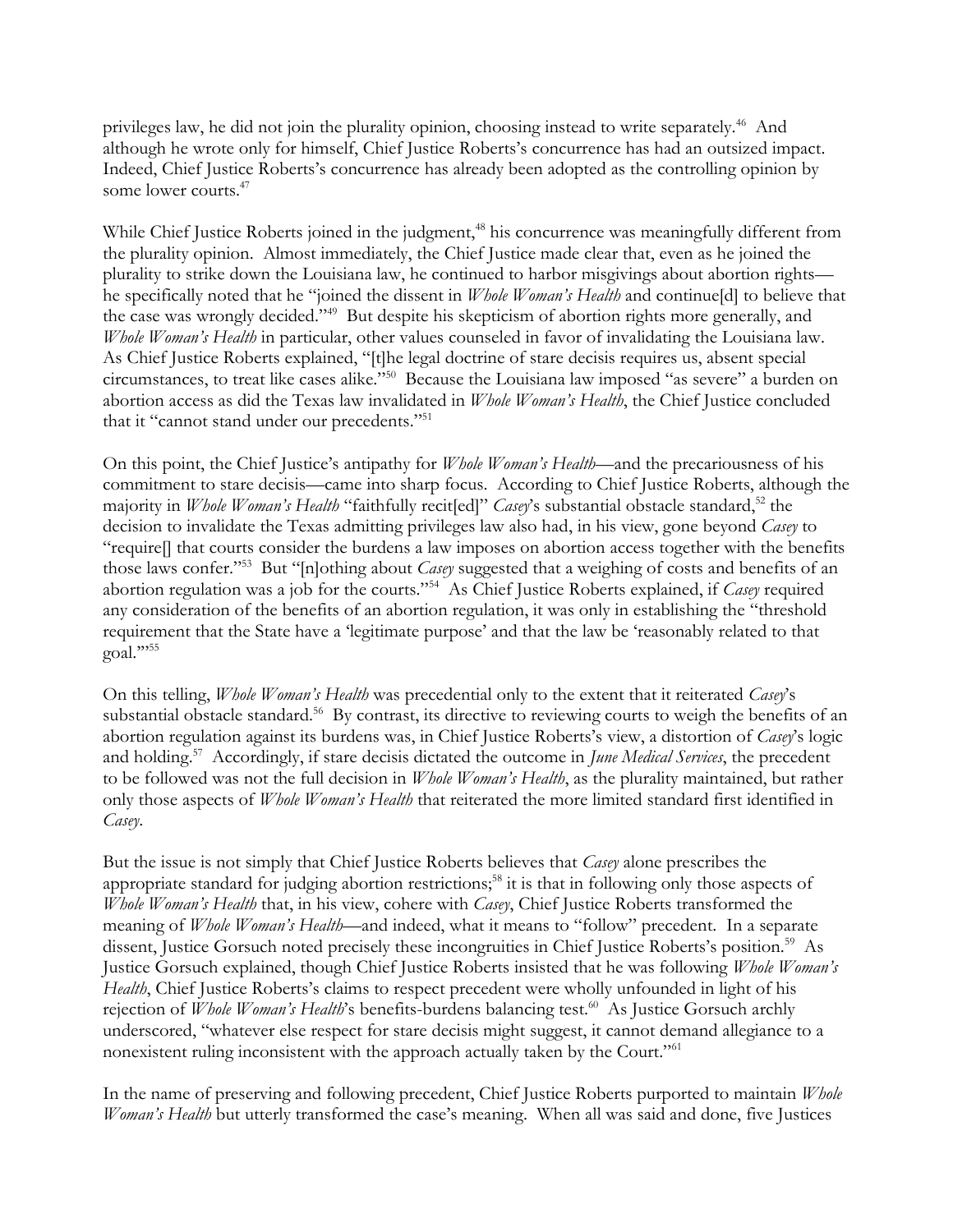were clear that *Whole Woman's Health* and its robust protections for abortion rights should be abandoned<sup>62</sup>—a point that did not go unnoticed by other members of the *June Medical Services* Court. Surveying the jurisprudential landscape, dissenting Justice Kavanaugh observed that "[t]oday, five Members of the Court reject the *Whole Woman's Health* cost-benefit standard."<sup>63</sup> In this regard, Chief Justice Roberts's efforts to follow precedent led, curiously, to a result in which the conservative wing of the Court rejected the substance of *Whole Woman's Health*, even as a shell of the decision stands as an "homage"<sup>64</sup> to stare decisis. That is, Chief Justice Roberts's defense of stare decisis was also a departure from it—an effort to preserve precedent while simultaneously transforming it. Going forward, as a practical matter, receptive courts have adopted this 5-4 rejection of *Whole Woman's Health*'s benefits-burdens balancing test, and others will likely follow this approach as the "precedent" established in *June Medical Services*. 65

The impact of the Chief Justice's concurrence cannot be overstated as multiple legal challenges to abortion restrictions make their way through various circuit courts.<sup>66</sup> It has prompted confusion among lower federal courts as to the precise standard to be applied in reviewing abortion restrictions, and at least one circuit judge has openly called on the Court to reconsider *Roe* given this confusion about the status of abortion jurisprudence. <sup>67</sup> Providing an opportunity for the Court to overturn *Roe*  has always been the goal of abortion opponents, whether it is by rendering the undue burden standard invalid or by presenting a case that will challenge *Roe* head on. This term, the Court will have that opportunity.

# **III. The Dramatically Changed Composition of the Federal Judiciary has Emboldened the Anti-Abortion Movement to Strike at the Core of Roe, Imperiling Fundamental Rights Protecting Privacy and Equal Citizenship**

The changed composition of the Supreme Court, and that of federal courts around the country, have emboldened anti-abortion policymakers across the country to pass increasingly extreme, deliberately unconstitutional, bans on abortion in hopes that these laws will be challenged all the way to the Supreme Court, prompting a reappraisal, and eventual overruling, of *Roe v. Wade*.

Anti-abortion lawmakers in several states—including Georgia, Louisiana, Alabama, Mississippi, and Missouri—passed radical abortion bans, marking a dramatic escalation in the scope and tenor of abortion restrictions.<sup>68</sup> Whereas earlier abortion restrictions sought to undermine the abortion right by making health care services less accessible and more procedurally cumbersome, these most recent laws are more forthright in their aim to launch a frontal attack on *Roe v. Wade*. Buoyed by their sense that the federal judiciary is more amenable to their cause, the proponents of these laws nakedly announce their true intent—to prompt the Supreme Court to overturn *Roe v. Wade*.

The effort reflects the determination by anti-abortion legislators and advocates that now is the moment they have been building towards for over forty-five years. With three of President Trump's nominees skewing the Court further right, the abortion opponents have determined that this is the moment to once and for all overturn *Roe v. Wade*. The newly constituted Supreme Court's treatment of a petition involving Texas SB8 suggests that it is amenable to this prospect. Texas SB8 is a draconian abortion ban that bans abortion at six weeks of pregnancy, flagrantly defying the Court's holdings in *Roe* and *Casey*, which preclude states from prohibiting abortion before viability. <sup>69</sup> The law deputizes private citizens to sue providers and anyone else who "aids and abets the performance or inducement of an abortion" in Texas in violation of the ban,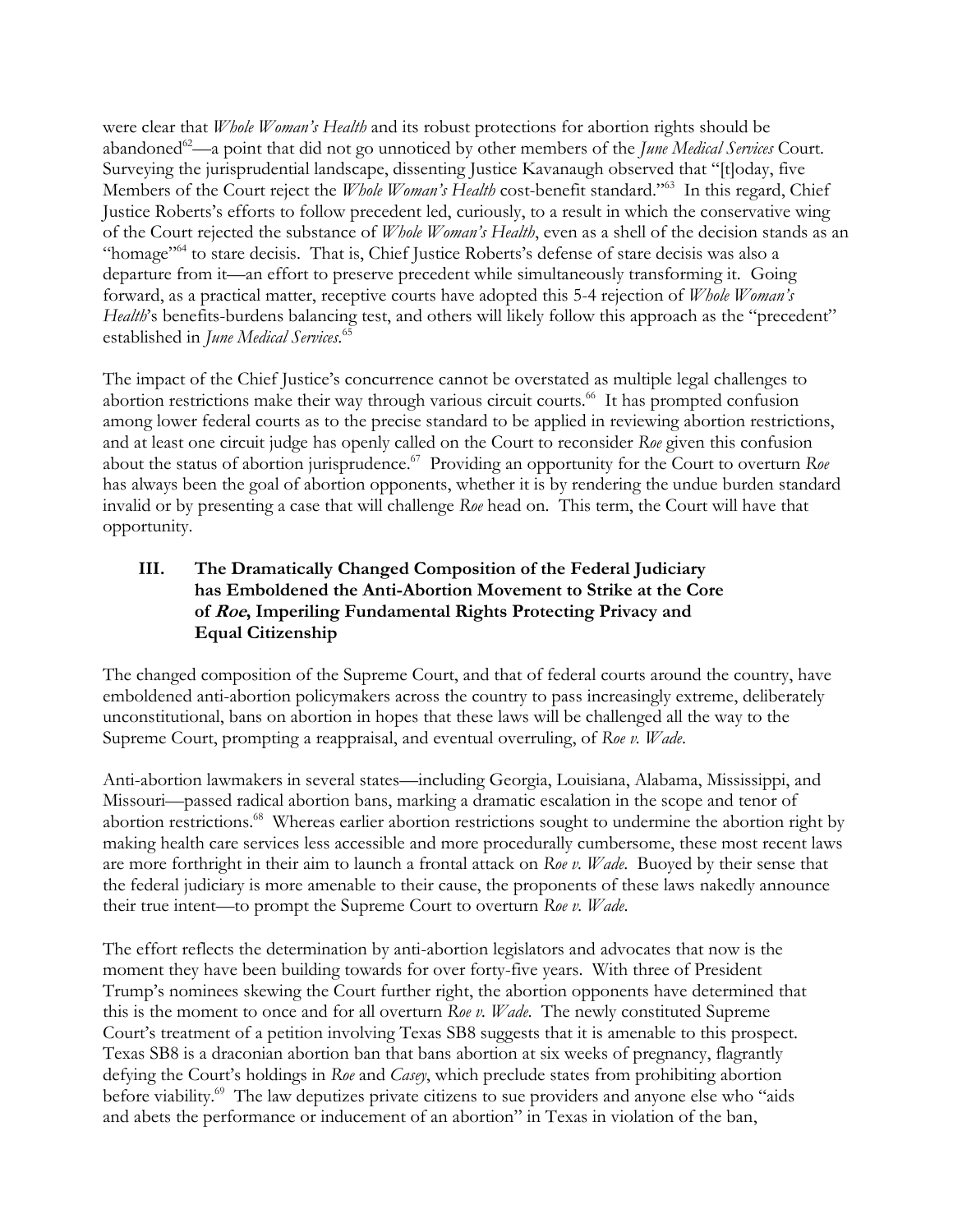incentivizing private bounty hunters with monetary rewards of at least \$10,000 and the promise of attorney fees.<sup>70</sup> Noting the law's procedural irregularities, while sidelining nearly five decades' worth of precedent, five Justices allowed this ban to take effect, effectively overturning the legal right to abortion in Texas.

The Supreme Court's action in the SB8 case is an ominous harbinger of things to come, as the Court prepares to reconsider—and perhaps formally overrule—the constitutional right to abortion. In December, the Supreme Court will hear *Dobbs v. Jackson Women's Health Organization*, 71 a challenge to Mississippi HB 1510, which bans abortion after 15 weeks, in defiance of *Roe* and *Casey*. In its brief before the Court, Mississippi not only entreats the Court to uphold its unconstitutional abortion ban, but also explicitly invites the Court to overturn *Roe v. Wade* and *Planned Parenthood of Southeastern Pennsylvania v. Casey*. 72

If the Court were to overturn *Roe* outright, the practical effects would be staggering. Current events in Texas already provide a glimpse of the post-*Roe* landscape. Because SB8 has been permitted to go into effect, those seeking abortion services in Texas must travel hundreds of miles—assuming that they are able to take time off work, find child care, secure transportation, pay for any lodging, and find the funds to pay for the care—to access constitutionally-protected health care.<sup>73</sup> For many, the distance and burdens of traveling out of state are too prohibitive, and people are continuing pregnancies they did not want or are turning to other measures to terminate their pregnancies.<sup>74</sup> Moreover, clinics outside of Texas are experiencing a surge in demand from out-of-state patients. The dramatic rise in patient loads is complicating access to abortion not only for Texans, but also for non-Texans who are seeking care.<sup>75</sup> And since clinics providing abortion care also typically provide a range of necessary reproductive health care services, like pap smears and mammograms, the sharp increase in demand compromises access to other necessary care.

If the Court overruled *Roe*, as Mississippi requests, twenty-two states would be at high risk for quickly making abortion illegal.<sup>76</sup> People could be criminalized and punished in this country for having an abortion or providing an abortion.<sup>77</sup> Abortion access in this country would be further eroded. Indeed, the country would be split between those states that provide abortion access and those that do not. Those with resources and those living in particular states would have access, but others, especially those living in large swaths of the South and Midwest would be foreclosed from accessing abortion—and this burden would weigh most heavily on women of color, women struggling to make ends meet, young women, immigrant women, and rural women.

The fact that women would have to flee to other jurisdictions in order to access abortion highlights the degree to which overturning *Roe* would render women reproductive refugees who have been stripped of their dignity and equality as citizens.

Yet even if the Supreme Court does not oblige Mississippi's request to overturn *Roe* as a formal matter, it could nonetheless revisit precedent that pre-viability abortion bans are per se unconstitutional. This would be a staggering blow to one of *Roe's* core holdings—and a staggering blow to people's health, lives, and futures.

It would also jeopardize rights beyond abortion. If the Supreme Court guts or overturns *Roe*, other fundamental rights would be impacted. Tellingly, an amicus brief filed in support of Mississippi seeks this outcome, inviting the Court to not only overrule *Roe* and *Casey*, but also *Lawrence v. Texas*<sup>78</sup> and Obergefell v. Hodges,<sup>79</sup> two major LGBTQ equality decisions.<sup>80</sup> If the Court tugs at the threads that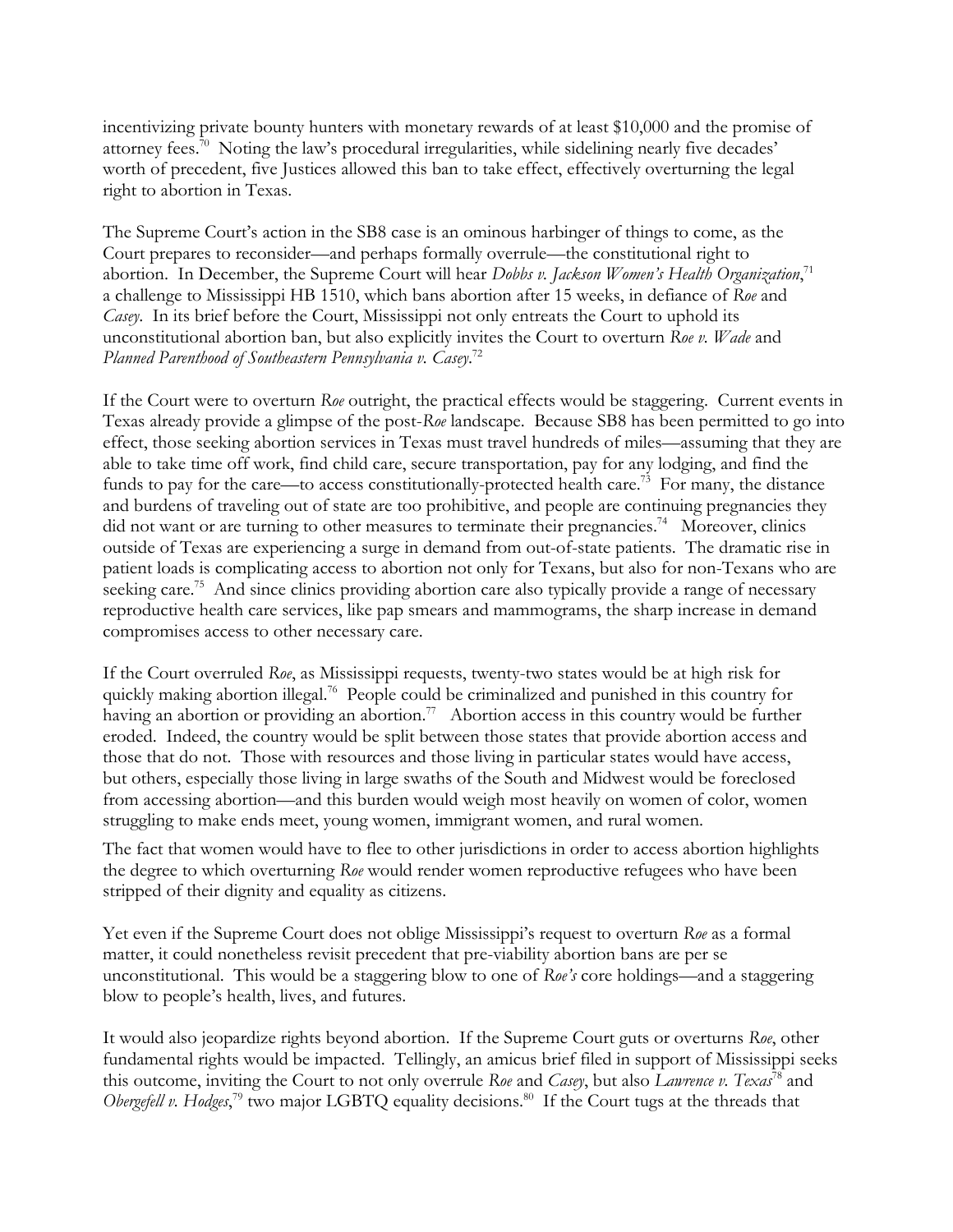undergird *Roe*, many other rights—from the fundamental right to marry who you love to the ability to decide if and when to become pregnant—will be at grave risk as well.

# **IV. Abortion Restrictions and Bans Disproportionally Impact Communities that Already Face Barriers to Health Care, Economic Security, and Social and Political Equality.**

State laws that restrict or ban abortion access disproportionately impact individuals struggling to make ends meet, women of color (particularly Black, Latinx/Latina, Asian American and Pacific Islander (AAPI), and Native people), rural women, immigrant women, individuals in the LGBTQ community, parents who already have children, and young people. However, the impact of restrictions on abortion on underserved communities cannot be understood in a vacuum. These communities already face multiple barriers to economic opportunity, health care and reproductive health care in particular. Thus, restrictions on abortion—and associated costs that such restrictions impose—make it difficult, and sometimes impossible, for a person in such communities to obtain an abortion. These restrictions jeopardize an individual's long-term economic security and have a negative impact on a person's equal participation in social and economic life by threatening financial well-being, job security, workforce participation, and educational attainment. In practice, these types of restrictions already mean that *Roe* is merely a hollow promise, not a reality, for many living in these underserved communities.

For these most impacted communities, the consequences of being denied an abortion can be dire. Those who are denied access to abortion care have been found to suffer adverse physical and mental health consequences. For example, women denied abortion care are more likely to experience serious medical complications during the end of pregnancy.<sup>81</sup> They are also more likely to remain in relationships where interpersonal violence is present and are more likely to suffer anxiety.<sup>82</sup> Further, studies show that a woman who wants to get an abortion but is denied is more likely to fall into poverty than one who is able to obtain an abortion.<sup>83</sup> Therefore, the brutal reality is that those who face the biggest hurdles to health care and income security are the very individuals who will be most harmed by the state laws that restrict or even ban abortion access. And the impact of being denied such care further exacerbates the health and economic insecurity threats they face.

Taken together, the impact of these barriers results in a range of negative health outcomes. Take, for example, the crisis of preventable maternal mortality and morbidity that disproportionately affects Black and Native women. Black women in the United States die from pregnancy-related complications at a rate more than 3 times greater than that for white women, and American Indian and Alaskan Native women die at a rate of 2.5 times greater than that for white women.<sup>84</sup> There is a strong correlation between these negative health outcomes and state support for reproductive rights.<sup>85</sup> Many of the same states that have recently enacted extreme restrictions on abortion, including Mississippi, Louisiana, Georgia, Missouri, and Arkansas, have some of the highest maternal mortality ratios in the United States. Eliminating health care options for pregnant persons in these states will only exacerbate this crisis.<sup>86</sup> In fact, one study shows that pregnancy-related mortality would increase 33% for Black women in the first year of a total abortion ban.<sup>87</sup>

Barriers to health care and reproductive care go hand in hand with economic insecurity. The affordable housing crisis, food insecurity, the lack of clean water, the lack of affordable child care, the wage gap (a gap that widens significantly for women of color), the lack of paid family leave, a stagnant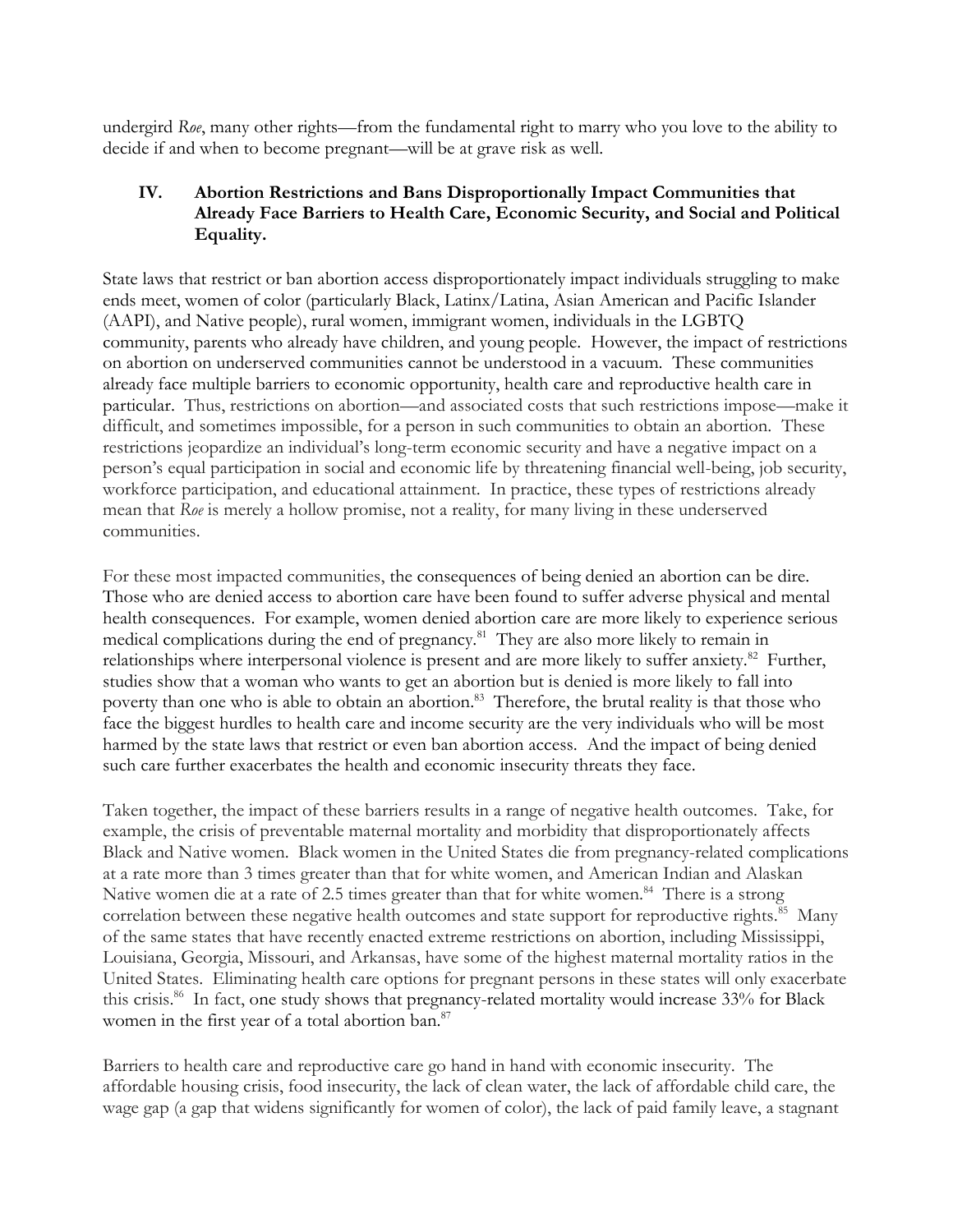minimum wage, all of these issues lead to and compound economic insecurity for underserved communities across the country.

Only with a more fulsome picture of these multiple, intersectional, and compounding barriers to health and economic security can one fully understand the impact of abortion restrictions and bans on people of color. An individual seeking abortion care in states that have enacted restrictive abortion laws must navigate a state-created obstacle course. One study found that over 11.3 million women of reproductive age live over an hour from an abortion clinic.<sup>88</sup> That's over two hours round trip. And in many places the travel time is even greater. Devastatingly, following SB8 taking effect, data shows that the average one-way distance for a Texas woman of reproductive age to reach the nearest clinic is now 230 miles farther, increasing from 17 miles to 247 miles.<sup>89</sup> What if you have kids and cannot get child care at a moment's notice? What if you cannot get the time off work? What if you do not have a car? This is what people are forced to manage, just to exercise their fundamental right to basic health care.

These obstacles are further compounded by the impact of health care insecurity and economic insecurity. Take for example, a woman who works a minimum wage job that provides neither paid leave nor health care. To seek an abortion in a state with a legislatively-imposed waiting period and only one clinic, she must take multiple days off from work at her own expense, identify child care for her children, and pay out of pocket for the abortion and associated travel costs to access a provider. Not surprisingly, these kinds of pressures are a strong deterrent to those seeking abortion care. For undocumented persons, many of whom cannot travel for fear of detention and deportation, there are even fewer options. Similarly, young people may be forced to go through judicial bypass procedures, forcing them to take additional time to appear in front of a judge before being allowed to access abortion care services—or they may be denied access altogether if a judge does not approve the decision to terminate a pregnancy.

Finally, it should be noted that our country is in the throes of a pandemic that has exposed—and exacerbated—the multiple difficulties that marginalized communities face in accessing healthcare, including reproductive care. That the anti-abortion movement's decades-long strategy to overturn the right to abortion is coming to fruition in the middle of traumatic and ongoing intersecting public and economic crises is simply cruel. Cruel to the communities most impacted and cruel to a nation that has been battered by the challenges of the past eighteen months.

These dire scenarios all show that these structural barriers to health care and economic security heighten the pressures that restrictive abortion laws and bans impose on underserved communities. Indeed, in moving to restrict or ban abortion, anti-abortion legislators make clear that they have no intention of addressing the structural barriers that impair the autonomy, dignity, and equality of these vulnerable communities. Instead, they have pursued a legislative agenda that exacerbates these hardships.

### **Conclusion**

Reproductive rights are imperiled in the United States. Anti-abortion forces have set their sights on overturning *Roe v. Wade* with renewed vigor, confident that they will find a receptive audience in the Supreme Court. But even if the Court declines this invitation to overrule *Roe v. Wade*, unduly burdensome abortion restrictions continue to stymie and strangle access to abortion care. These issues are compounded for our most vulnerable communities.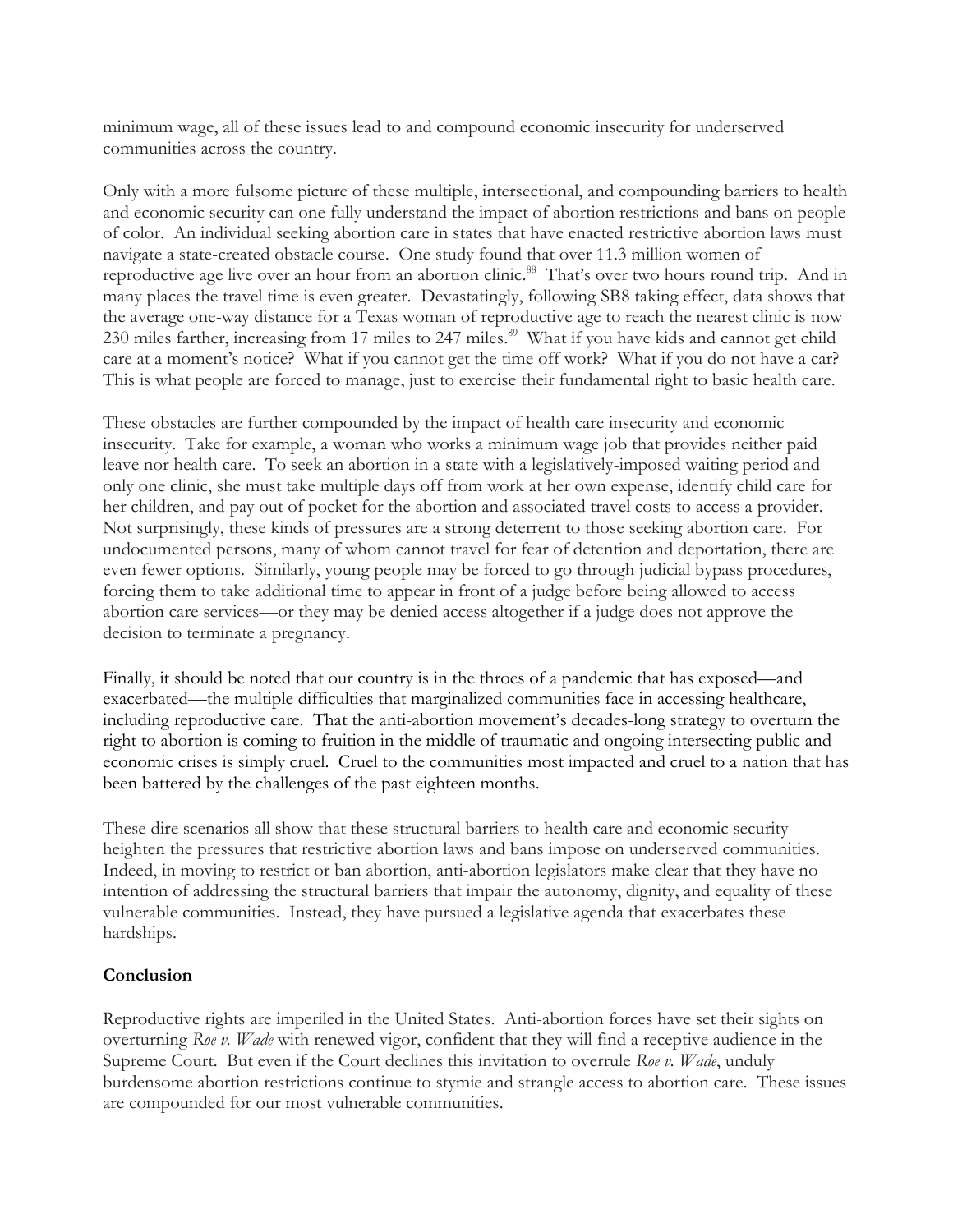This dire public health crisis requires government action to protect this fundamental right and those who seek to exercise it. If state legislators will not abandon their efforts to undermine and overrule *Roe v. Wade*, then Congress must act to secure the right to abortion for all.

<sup>16</sup> *See, e.g.*, Cruzan v. Dir., Mo. Dep't of Health, 497 U.S. 261, 342 (1990) (Stevens, J., dissenting); Planned Parenthood of Cent. Mo. v. Danforth, 428 U.S. 52, 71 (1976) (invalidating a requirement that a married woman obtain her husband's consent for an abortion).

<sup>17</sup> 410 U.S. 113, 153 (1973).

<sup>19</sup> 410 U.S. 113, 155–56 (1973).

<sup>20</sup> *Id.* at 162.

<sup>21</sup> A case that accompanied *Roe*, *Doe v. Bolton*, explained that "health" must be understood "in light of all factors—physical, emotional, psychological, familial, and the woman's age—relevant to the well-being of the patient. All these factors may relate to health." Doe v. Bolton, 410 U.S. 179, 192 (1973).

<sup>22</sup> *See, e.g*., Planned Parenthood of Cent. Mo. v. Danforth, 428 U.S. 52 (1976) (invalidating a husband consent requirement, a requirement that physicians preserve the life and health of the fetus at every stage of pregnancy, and a prohibition on a particular method of abortion); City of Akron v. Akron Ctr. for Reprod. Health, 462 U.S. 416 (1983) (invalidating a requirement that physicians give women anti-abortion information, a 24-hour mandatory delay requirement, a requirement that all abortions after the first trimester be performed in a hospital, a parental consent requirement, and a requirement related to the disposal of fetal remains).

<sup>23</sup> Planned Parenthood of Se. Pa. v. Casey, 505 U.S. 833, 834 (1992).

<sup>24</sup> *Id.* at 846 (providing that "Constitutional protection of the woman's decision to terminate her pregnancy derives from the Due Process Clause of the Fourteenth Amendment…The controlling word in the cases before us is 'liberty.'"). <sup>25</sup> *Id.* at 837.

<sup>26</sup> See generally GUTTMACHER INST., AN OVERVIEW OF ABORTION LAWS (2021), [https://www.guttmacher.org/state](https://www.guttmacher.org/state-policy/explore/overview-abortion-laws)[policy/explore/overview-abortion-laws.](https://www.guttmacher.org/state-policy/explore/overview-abortion-laws)

<sup>27</sup> Whole Woman's Health v. Hellerstedt, 136 S. Ct. 2292, 2318 (2016)

28 *Whole Woman's Health,* 136 S. Ct at 2300.

<sup>29</sup> *Whole Woman's Health,* 136 S. Ct at 2310.

<sup>30</sup> *Whole Woman's Health,* 136 S. Ct at 2309.

<sup>31</sup> Caitlin Gerdts, Liza Fuentes, Daniel Grossman, Kari White, Brianna Keefe-Oates, Sarah E. Baum, Kristine Hopkins, *Impact of Clinic Closures on Women Obtaining Abortion Services After Implementation of a Restrictive Law in Texas, 106 AM.* J. PUBLIC HEALTH 857, 857 (2016),<https://ajph.aphapublications.org/doi/abs/10.2105/AJPH.2016.303134> (discussing survey results from Texas-resident women assessing travel burdens after the introduction of Texas House Bill 2 in 2013). <sup>32</sup> *Id.*

<sup>33</sup> *See* Whole Woman's Health v. Hellerstedt, 136 S. Ct. 2292, 2316 (2016) (underscoring how "[a]t the same time, the record provides adequate evidentiary support for the District Court's conclusion that the surgical-center requirement places a substantial obstacle in the path of women seeking an abortion. The parties stipulated that the requirement would further

<sup>1</sup> Roe v. Wade, 410 U.S. 113, 169–70 (1973)

<sup>2</sup> 505 U.S. 833, 834 (1992).

<sup>3</sup> *See* Roe v. Wade, 410 U.S. 113 (1973).

<sup>4</sup> Thornburgh v. Am. College Obstetricians & Gynecologists, 476 U.S. 747, 772 (1986).

<sup>5</sup> Planned Parenthood of Se. Pa. v. Casey, 505 U.S. 833, 556 (1992).

<sup>6</sup> 381 U.S. 479 (1965).

<sup>7</sup> 316 U.S. 535 (1942).

<sup>8</sup> 431 U.S. 678 (1977).

<sup>9</sup> Carey v. Population Servs. Int'l, 431 U.S. 678, 687 (1977).

<sup>10</sup> 388 U.S. 1, 12 (1967).

<sup>11</sup> 135 S. Ct. 2584, 2604–05 (2015).

<sup>12</sup> 262 U.S. 390 (1923).

<sup>13</sup> 268 U.S. 510 (1925).

<sup>14</sup> *See, e.g.*, Moore v. East Cleveland, 431 U.S. 494, 500–06 (1977).

<sup>15</sup> *See, e.g*., Lawrence v. Texas, 539 U.S. 558, 564 (2003).

<sup>18</sup> 410 U.S. 113, 155 (1973).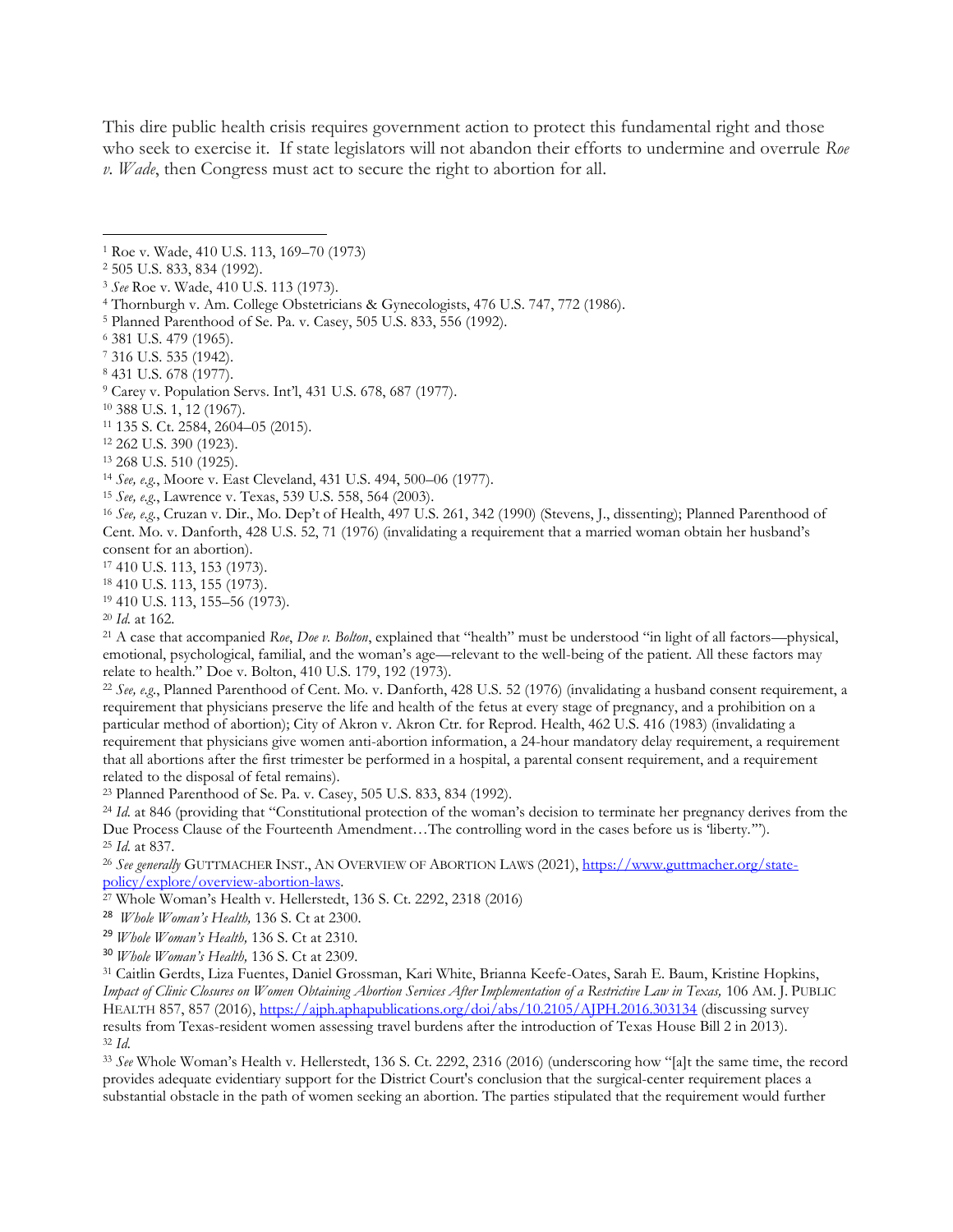reduce the number of abortion facilities available to seven or eight facilities, located in Houston, Austin, San Antonio, and Dallas/Fort Worth.").

<sup>34</sup> *Whole Woman's Health,* 136 S. Ct at 2311–13.

<sup>35</sup> *Id.* at 2310.

<sup>36</sup> *Id.* at 2311 (determining that "[w]e have found nothing in Texas' record evidence that shows that . . . the new law advanced Texas' legitimate interest in protecting women's health.").

<sup>37</sup> GUTTMACHER INST, 2021 IS ON TRACK TO BECOME THE MOST DEVASTATING ANTIABORTION STATE LEGISLATIVE SESSION IN DECADES (2021), [https://www.guttmacher.org/article/2021/04/2021-track-become-most-devastating](https://www.guttmacher.org/article/2021/04/2021-track-become-most-devastating-antiabortion-state-legislative-session-decades)[antiabortion-state-legislative-session-decades;](https://www.guttmacher.org/article/2021/04/2021-track-become-most-devastating-antiabortion-state-legislative-session-decades) CTR. FOR AM. PROGRESS, STATE ACTIONS UNDERMINING ABORTION RIGHTS IN 2020 (2020), [https://www.americanprogress.org/issues/women/reports/2020/08/27/489786/state-actions](https://www.americanprogress.org/issues/women/reports/2020/08/27/489786/state-actions-undermining-abortion-rights-2020/)[undermining-abortion-rights-2020/;](https://www.americanprogress.org/issues/women/reports/2020/08/27/489786/state-actions-undermining-abortion-rights-2020/) GUTTMACHER INST., STATE POLICY TRENDS 2019: A WAVE OF ABORTION BANS, BUT SOME STATES ARE FIGHTING BACK (2019), [https://www.guttmacher.org/article/2019/12/state-policy-trends-2019-wave](https://www.guttmacher.org/article/2019/12/state-policy-trends-2019-wave-abortion-bans-some-states-are-fighting-back)[abortion-bans-some-states-are-fighting-back.](https://www.guttmacher.org/article/2019/12/state-policy-trends-2019-wave-abortion-bans-some-states-are-fighting-back)

<sup>38</sup> June Medical Servs. v. Gee, 905 F.3d 787, 815 (5th Cir. 2018).

<sup>39</sup> Gee v. June Med. Servs. L.L.C., 140 S. Ct. 35 (2019) (mem.).

<sup>40</sup> *June Med. Servs.,* 140 S. Ct. at 2133 (plurality opinion); *id*. at 2142 (Roberts, C.J., concurring in the judgment).

<sup>41</sup> Despite concurring in the judgment, Chief Justice Roberts seemed to invite a future opportunity to revisit *Planned Parenthood of Southeastern Pennsylvania v. Casey*, 505 U.S. 833 (1992), the undue burden standard, and echoed the dissenters' disdain for *Whole Woman's Health v. Hellerstedt*, 136 S. Ct. 2292 (2016). *See* Gretchen Borchelt, *Symposium: June Medical Services v. Russo: When a "Win" Is Not a Win*, SCOTUSBLOG (June 30, 2020, 12:31 PM), [https://www.scotusblog.com/2020/06/](https://www.scotusblog.com/2020/06/%20symposium-june-medical-services-v-russo-when-a-win-is-not-a-win)  [symposium-june-medical-services-v-russo-when-a-win-is-not-a-win](https://www.scotusblog.com/2020/06/%20symposium-june-medical-services-v-russo-when-a-win-is-not-a-win) [\[https://perma.cc/BD42-VXK7\]](https://perma.cc/BD42-VXK7).

<sup>42</sup> In his plurality opinion, Justice Breyer, joined by Justices Ginsburg, Sotomayor, and Kagan, noted the similarity of *June Medical Services* to *Whole Woman's Health* and argued that in such nearly identical cases "the law must consequently reach a similar conclusion." *June Med. Servs.*, 140 S. Ct. at 2133 (plurality opinion). In his concurrence, Chief Justice Roberts noted that "[s]tare decisis instructs us to treat like cases alike," *id*. at 2141 (Roberts, C.J., concurring in the judgment), and that the result in *June Medical Services* was dictated by past precedent, *id*. at 2141–42. In his dissent, Justice Alito, joined in full by Justice Gorsuch and in part by Justices Thomas and Kavanaugh, argued that the plurality and concurrence misapplied stare decisis and failed to consistently adhere to precedent. *Id*. at 2153 (Alito, J., dissenting).

<sup>43</sup> *See generally*, June Medical Servs. v. Russo, 140 S. Ct. 2103 (2020) (providing in both plurality and concurring opinions that adherence to the principles of stare decisis largely influenced the case outcome).

<sup>44</sup> *June Med. Servs.*, 140 S. Ct. at 2120 (plurality opinion). The Court also considered whether the abortion providers, as opposed to patients, were the appropriate parties to challenge the Louisiana law. *Id*. at 2117–20. On that point, the plurality concluded that Louisiana had "waived [the standing] argument," *id*. at 2117, and that "a long line of well-established precedents foreclose[d] [this] belated challenge to the plaintiffs' standing," *id*. at 2120.

<sup>45</sup> *June Med. Servs.*, 140 S. Ct. at 2120.

<sup>46</sup> *June Med. Servs.*, 140 S. Ct. at 2133 (Roberts, C.J., concurring in the judgment).

<sup>47</sup> Some lower courts have concluded that under *Marks v. United States*, the opinion of Justice Roberts in *June Medical Services*  is the "narrowest grounds" supporting the judgment. 430 U.S. 188, 193 (1977) ("When a fragmented Court decides a case and no single rationale explaining the result enjoys the assent of five Justices, 'the holding of the Court may be viewed as that position taken by those Members who concurred in the judgments on the narrowest grounds.'") (quoting *Gregg v. Georgia*, 428 U.S. 153, 169 n.15 (1976) (plurality opinion)); *see also Ramos v. Louisiana*, 140 S. Ct. 1390, 1403 (2020) (plurality opinion) (discussing the *Marks* rule). Other courts have rejected this view, thus creating a circuit split on the issue. *See infra* notes 65–67.

<sup>48</sup> June Medical Servs. v. Russo, 140 S. Ct. 2103, 2133 (2020) (Roberts, C.J., concurring in the judgment).

<sup>49</sup> *June Med. Servs.*, 140 S. Ct. at 2133 (Roberts, C.J., concurring in the judgment).

<sup>50</sup> *June Med. Servs.*, 140 S. Ct. at 2134 (Roberts, C.J., concurring in the judgment).

<sup>51</sup> *June Med. Servs.*, 140 S. Ct. at 2134 (Roberts, C.J., concurring in the judgment).

<sup>52</sup> *June Med. Servs.*, 140 S. Ct. at 2135 (Roberts, C.J., concurring in the judgment).

<sup>53</sup> *June Med. Servs.*, 140 S. Ct. at 2135 (Roberts, C.J., concurring in the judgment) (quoting *Whole Woman's Health v. Hellerstedt*, 136 S. Ct. 2292, 2309 (2016)).

<sup>54</sup> *June Med. Servs.*, 140 S. Ct. at 2136 (Roberts, C.J., concurring in the judgment).

<sup>55</sup> *June Med. Servs.*, 140 S. Ct. at 2138 (Roberts, C.J., concurring in the judgment) (quoting *Planned Parenthood of Se. Pa. v. Casey*, 505 U.S. 833, 878, 882 (1992) (plurality opinion).

<sup>56</sup> *See* June Medical Servs. v. Russo, 140 S. Ct. 2103, 2139 (2020) (Roberts, C.J., concurring in the judgment) (noting that *Casey*'s "substantial obstacle" test was a sufficient basis for the decision in *Whole Woman's Health*).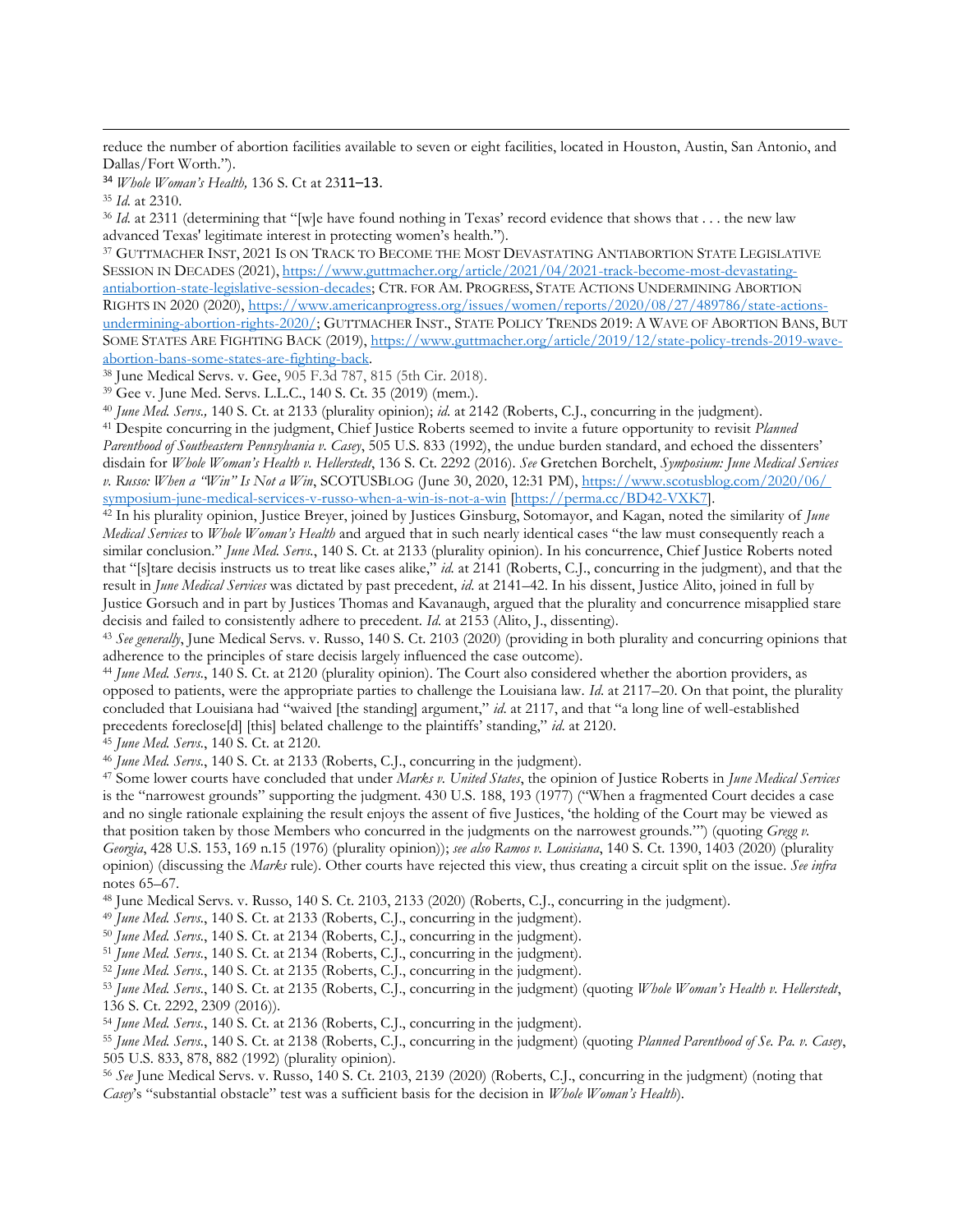<sup>57</sup> *June Med. Servs.*, 140 S. Ct. at 2136 (Roberts, C.J., concurring in the judgment); *see also id*. at 2139 ("In neither [*June Medical Services* nor *Whole Woman's Health*], nor in *Casey* itself, was there call for consideration of a regulation's benefits, and nothing in *Casey* commands such consideration.").

<sup>58</sup> *June Med. Servs.*, 140 S. Ct. at 2138 ("[S]o long as that showing [that the law has a legitimate purpose and a reasonable relation to that goal] is made, the only question for a court is whether a law has the 'effect of placing a substantial obstacle in the path of a woman seeking an abortion of a nonviable fetus.'" (quoting *Planned Parenthood of Se. Pa. v. Casey*, 505 U.S. 833, 877 (1992) (plurality opinion))); *see also id*. at 2179 (Gorsuch, J., dissenting) ("[A]s today's concurrence recognizes, the legal standard the plurality applies when it comes to admitting privileges for abortion clinics turns out to be exactly the sort of all-things-considered balancing of benefits and burdens this Court has long rejected.").

<sup>59</sup> June Medical Servs. v. Russo, 140 S. Ct. 2103, 2180 (2020) (Gorsuch, J., dissenting) ("Start with the concurrence's discussion of *Whole Woman's Health*. Immediately after paying homage to stare decisis, the concurrence refuses to follow the all-things-considered balancing test that decision employed when striking down Texas's admitting privileges law.").

<sup>60</sup> *June Med. Servs.*, 140 S. Ct. at 2181 (Gorsuch, J., dissenting).

<sup>61</sup> *June Med. Servs.*, 140 S. Ct. at 2181 (Gorsuch, J., dissenting).

<sup>62</sup> *See, e.g.,* Linda Greenhouse & Reva B. Siegel, *The Difference a Whole Woman Makes: Protection for the Abortion Right After Whole Woman's Health*, 126 YALE L.J.F. 149, 150 (2016) ("[*Whole Woman's Health*] decisively reaffirms robust judicial protection for the right declared two generations ago and under relentless attack for much of the time since.").

<sup>63</sup> *June Med. Servs.*, 140 S. Ct. 2103, 2182 (2020) (Kavanaugh, J., dissenting).

<sup>64</sup> *June Med. Servs.*, 140 S. Ct. at 2180 (Gorsuch, J., dissenting).

<sup>65</sup> For example, a few weeks after *June Medical Services*, the State of Texas filed a brief before the Fifth Circuit in a case challenging a law prescribing specific guidelines for the disposal of embryonic and fetal tissue, arguing that "Chief Justice Roberts' concurrence in *June Medical* is controlling and explicit: There is no balancing test. . . . As the Chief Justice noted, the *Whole Woman's Health* majority stated that it was applying *Casey*, not changing it." Supplemental Letter Brief at 4, *Whole Woman's Health v. Smith*, No. 18-50730 (5th Cir. July 10, 2020), https://

www.texasattorneygeneral.gov/sites/default/files/images/admin/2020/Press/SuppLtrBrf\_FM.pdf [https://perma.cc/NBJ9-NMCQ].

<sup>66</sup> Compare *Planned Parenthood of Ind. & Ky., Inc. v. Box*, 991 F.3d 740, 741 (7th Cir. 2021), petition for cert. filed, No. 20-1375 (Mar. 29, 2021) and *Reproductive Health Services v. Strange*, 3 F.4th 1240, 1259 (11th Cir. 2021), with *Hopkins v. Jegley*, 968 F.3d 912 (8th Cir. 2020), *EMW Women's Surgical Ctr., P.S.C. v. Friedlander*, 978 F.3d 418 (6th Cir. 2020), and *Whole Women's Health v. Paxton*, No. 17-51060 (5th Cir. Aug. 18, 2021).

<sup>67</sup> Judge Thapar, concurring in judgment in part and dissenting in part, urged the Supreme Court to reconsider *Roe v. Wade*, referencing a circuit split in regard to which opinion from *June Medical Services v. Russo* controls—the plurality opinion applying the balancing test utilized in *Whole Woman's Health* or Chief Justice Roberts's concurrence rejecting this analysis. Judge Thapar claimed that "today—nearly fifty years after Roe—litigants and jurists remain in limbo over the proper constitutional standard." *Memphis Ctr. for Reprod. Health v. Slatery*, No. 20-5969, 2021 WL 4127691, at \*35 (6th Cir. Sept. 10, 2021) (comparing *EMW Women's Surgical Ctr.*, 978 F.3d at 437, and *Hopkins v. Jegley*, 968 F.3d 912, 915 (8th Cir. 2020), with *Reprod. Health Servs*., 3 F.4th at 1259, and *Planned Parenthood v. Box*, 991 F.3d 740, 752 (7th Cir. 2021)).

<sup>68</sup> Adam Liptak, *Path to Nullify* Roe v. Wade *a Little Bit at a Time,* N.Y. TIMES, May 16, 2019, at A1.

<sup>69</sup> Roni Caryn Rabin, *Answers to Questions About the Texas Abortion Law*, N.Y. TIMES (Sept. 1, 2021),

[https://www.nytimes.com/2021/09/01/health/texas-abortion-law-facts.html.](https://www.nytimes.com/2021/09/01/health/texas-abortion-law-facts.html) 

<sup>70</sup> Roni Caryn Rabin, *Answers to Questions About the Texas Abortion Law*, N.Y. TIMES (Sept. 1, 2021), [https://www.nytimes.com/2021/09/01/health/texas-abortion-law-facts.html.](https://www.nytimes.com/2021/09/01/health/texas-abortion-law-facts.html)

<sup>71</sup> *Dobbs v. Jackson Women's Health Org*., 209 L. Ed. 2d 748 (May 17, 2021) (No. 19-1392).

<sup>72</sup> Br. of the State of Mississippi, *Dobbs v. Jackson Women's Health Org*., 209 L. Ed. 2d 748, at 14 (May 17, 2021) (No. 19- 1392), [https://www.supremecourt.gov/DocketPDF/19/19-1392/184703/20210722161332385\\_19-](https://www.supremecourt.gov/DocketPDF/19/19-1392/184703/20210722161332385_19-1392BriefForPetitioners.pdf)

[1392BriefForPetitioners.pdf](https://www.supremecourt.gov/DocketPDF/19/19-1392/184703/20210722161332385_19-1392BriefForPetitioners.pdf) ("This Court should overrule *Roe* and *Casey*").

<sup>73</sup> *See generally* Br. of Amici Curiae National Women's Law Center and 47 Addition Organizations Committed to Equality and Economic Opportunity for Women in Supp. of Pet'rs at 14–15, *Whole Woman's Health v. Hellerstedt*, 136 S. Ct. 2292 (2016) (No. 15-274)[, https://nwlc.org/wp-content/uploads/2016/01/RRH\\_Whole-Womens-Health-Amicus-](https://nwlc.org/wp-content/uploads/2016/01/RRH_Whole-Womens-Health-Amicus-Brief_1.4.16.pdf)

Brief 1.4.16.pdf, (describing how abortion restrictions create logistical and financial barriers for patients seeking care). <sup>74</sup> Shefali Luthra, *After new law, a look inside one of South Texas' last abortion clinics*, THE 19TH\* (Sept. 27, 2021), [https://19thnews.org/2021/09/new-law-inside-south-texas-abortion-clinic/.](https://19thnews.org/2021/09/new-law-inside-south-texas-abortion-clinic/)

<sup>75</sup> Janet Shamlian, *After Texas' new abortion law, some clinics in nearby states can barely keep up with demand*, CBS NEWS (Sept. 21, 2021), [https://www.cbsnews.com/news/texas-abortion-law-pushes-women-to-clinics-in-other-states/;](https://www.cbsnews.com/news/texas-abortion-law-pushes-women-to-clinics-in-other-states/) Rosemary